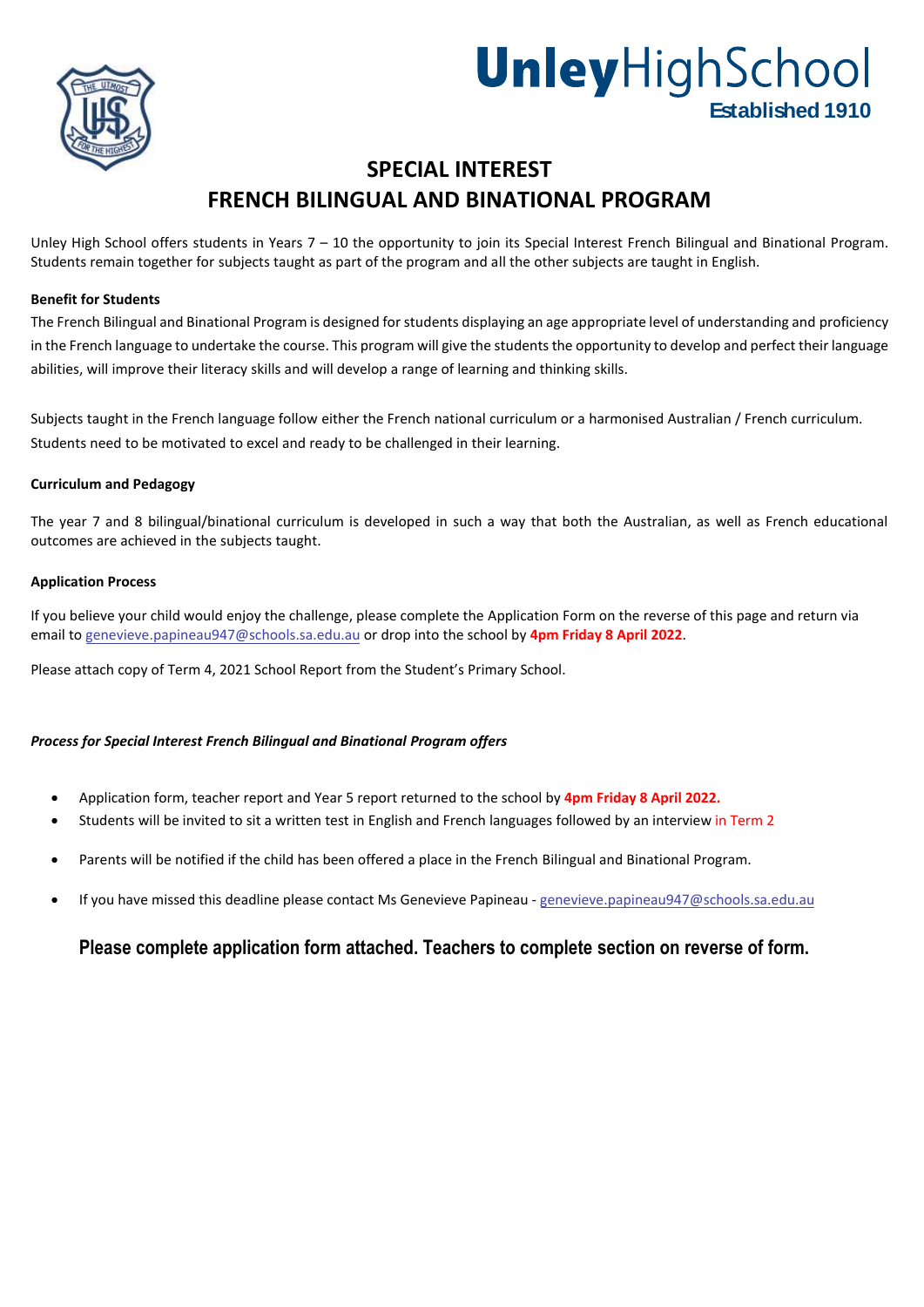



# **SPECIAL INTEREST FRENCH BILINGUAL AND BINATIONAL PROGRAM APPLICATION FORM for Year 7 in 2023**

| Level of English: (please circle, 1 being low and 7 being high): |  |  |                    | 1 2 3 4 5 6     |  |  |  |  | $\overline{\phantom{a}}$ |  |  |
|------------------------------------------------------------------|--|--|--------------------|-----------------|--|--|--|--|--------------------------|--|--|
| Level of French: (please circle, 1 being low and 7 being high):  |  |  |                    | $1$ 2 3 4 5 6 7 |  |  |  |  |                          |  |  |
| Bilingual and Binational Program for 3 years.                    |  |  |                    |                 |  |  |  |  |                          |  |  |
|                                                                  |  |  |                    |                 |  |  |  |  |                          |  |  |
| Please tick one: Permanent Resident                              |  |  | Temporary Resident |                 |  |  |  |  |                          |  |  |
| Please attach copy of your child's last school report.           |  |  |                    |                 |  |  |  |  |                          |  |  |
| Motivations de l'élève (à rédiger en français):                  |  |  |                    |                 |  |  |  |  |                          |  |  |
|                                                                  |  |  |                    |                 |  |  |  |  |                          |  |  |
|                                                                  |  |  |                    |                 |  |  |  |  |                          |  |  |
|                                                                  |  |  |                    |                 |  |  |  |  |                          |  |  |
|                                                                  |  |  |                    |                 |  |  |  |  |                          |  |  |
|                                                                  |  |  |                    |                 |  |  |  |  |                          |  |  |
|                                                                  |  |  |                    |                 |  |  |  |  |                          |  |  |
|                                                                  |  |  |                    |                 |  |  |  |  |                          |  |  |
|                                                                  |  |  |                    |                 |  |  |  |  |                          |  |  |
|                                                                  |  |  |                    |                 |  |  |  |  |                          |  |  |